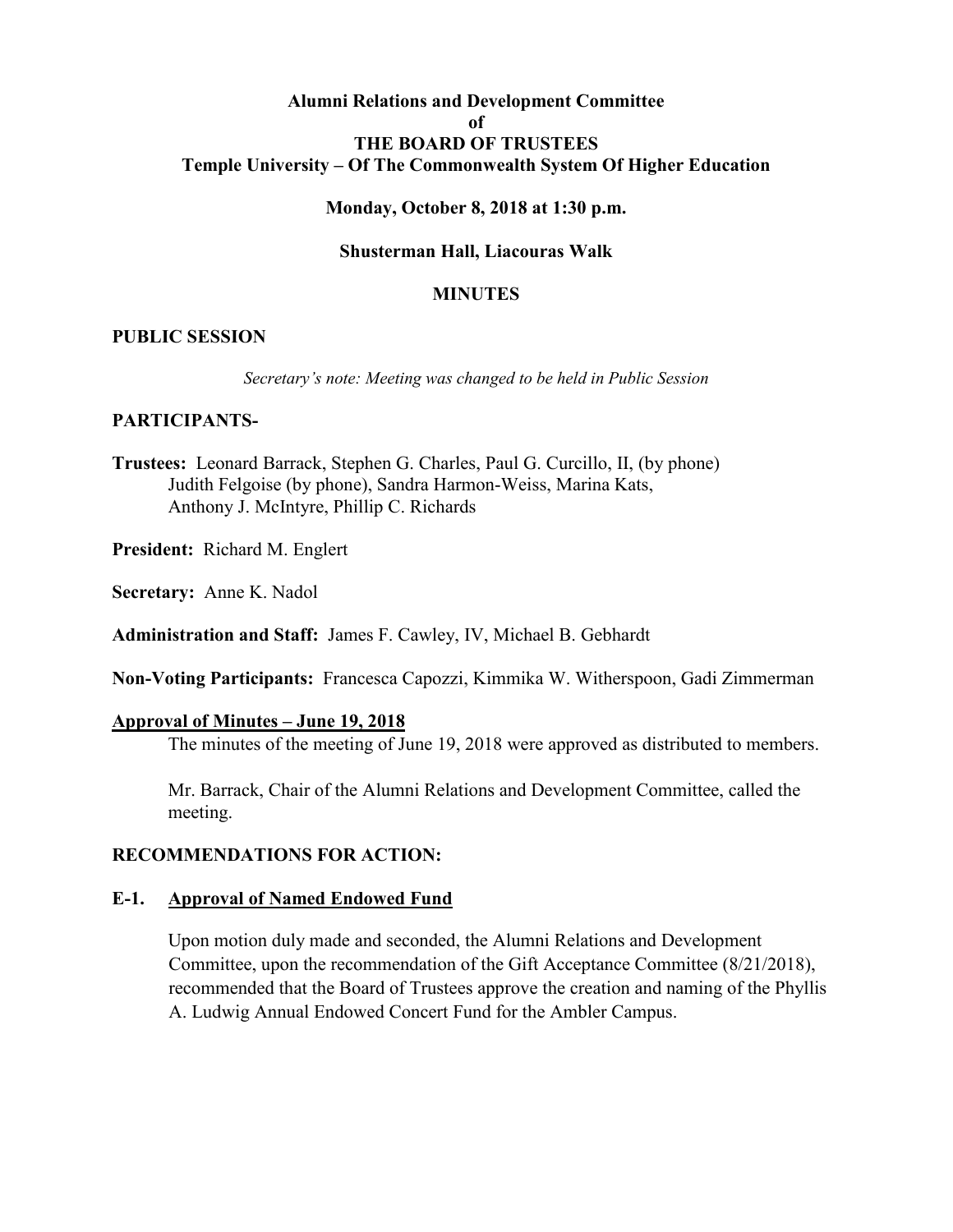## **E-2. Approval to Add Matching Gift Language to the Gift Acceptance Policy**

Upon motion duly made and seconded, the Alumni Relations and Development Committee, upon the recommendation of the Gift Acceptance Committee (8/29/2018), recommended that the Board of Trustees approve the inclusion of Matching Gift Language to Temple University's Gift Acceptance Policy.

## **E-3. Approval of Extended Pledge Term**

Upon motion duly made and seconded, the Alumni Relations and Development Committee, upon the recommendation of the Gift Acceptance Committee, (9/18/2018), recommended that the Board of Trustees approve a pledge from Barnes & Noble for \$625,000 payable over 15 years to support textbook scholarships.

## **E-4. Approval of Gift-in-Kind**

Upon motion duly made and seconded, the Alumni Relations and Development Committee, upon the recommendation of the Gift Acceptance Committee (7/27/2018), recommended that the Board of Trustees approve the acceptance of a gift-in-kind from the Estate of Tupac Shakur for the benefit of the Temple Libraries and the Blockson Collection.

## **E-5. Approval of Naming Opportunity**

Upon motion duly made and seconded, the Alumni Relations and Development Committee, upon the recommendation of the Gift Acceptance Committee (8/2/2018), recommended that the Board of Trustees approve the naming of a classroom in Alter Hall in recognition of a gift from The Charles Schwab Foundation.

### **E-6. Approval of Naming Opportunity**

Upon motion duly made and seconded, the Alumni Relations and Development Committee, upon the recommendation of the Gift Acceptance Committee (9/10/2018), recommended that the Board of Trustees approve the naming of a lecture hall at the Kornberg School of Dentistry in recognition of a gift from Jorge Blanco, DMD.

### **E-7. Approval of Naming Opportunity**

Upon motion duly made and seconded, the Alumni Relations and Development Committee, upon the recommendation of the Gift Acceptance Committee (9/17/2018), recommended that the Board of Trustees approve the naming of a 200-seat lecture hall in the Science Education and Research Center in memory of Dr. Hazel Tomlinson.